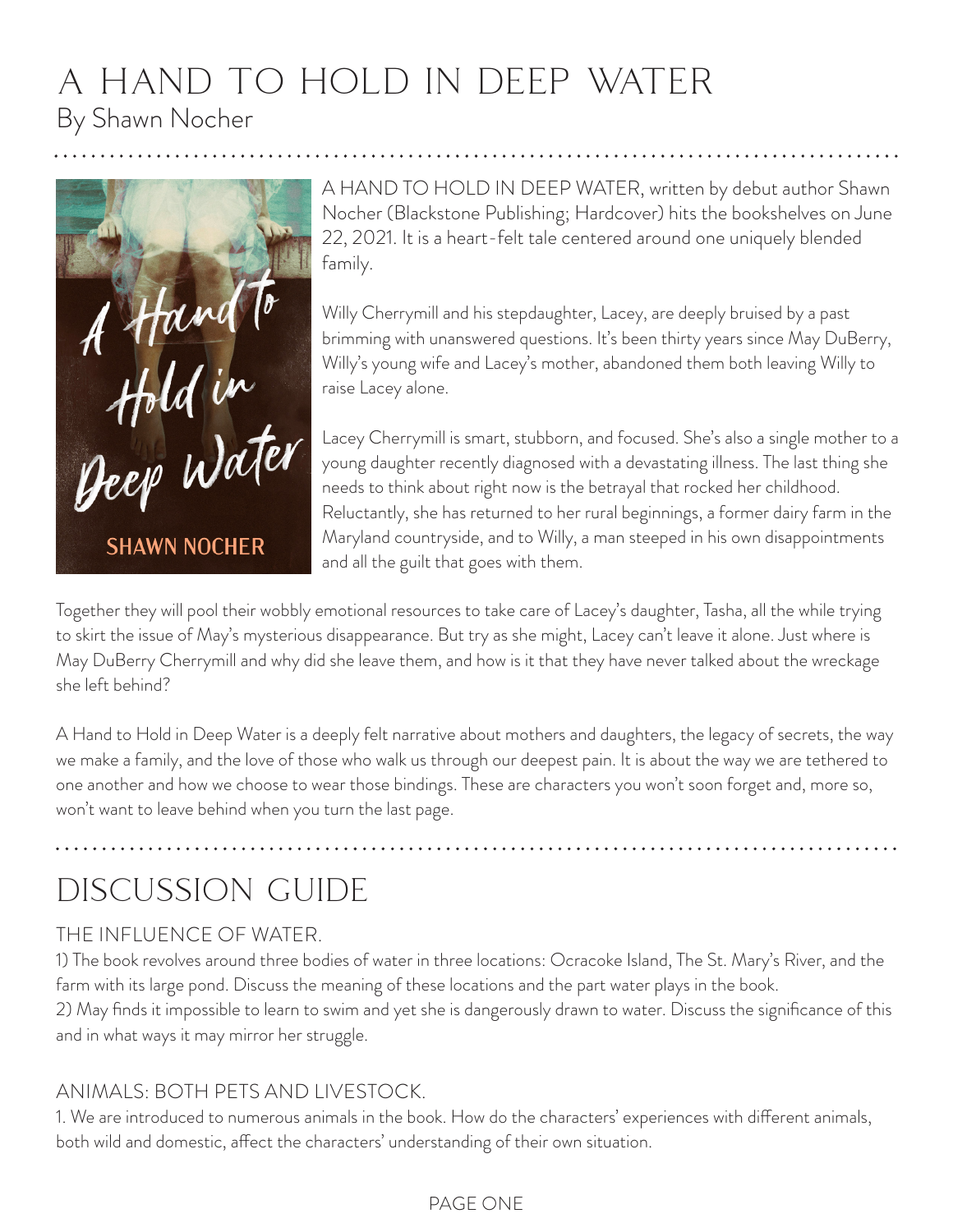#### LIFE ON THE FARM V. LIFE ON THE WATER.

1. May is struck by the difference between life on the water and life on the farm and the difference between fishing and farming. At one point she says, "I spent all my life waiting to take what the earth give up, and he spent all his life putting into the earth what he wants to get back." What does she mean by this and what does her understanding reveal about their relationship and May's helplessness specifically?

#### RELATIONSHIPS AND THEIR IMPACT.

1. Discuss the ways in which Mac and Lacey's relationship is altered once Tasha is born. In light of Lacey's past, specifically her childhood, why do you think this happens?

2. What reason does Willy give for not looking for May? What does Willy finally come to understand about his reluctance to look for her and do you think that says anything significant about how much or the way in which he loved May?

3. There is a significant age gap between Willy and May. How does Willy both navigate and justify this difference in age when he first meets May and again when he becomes engaged to her. Does his understanding change by the end of the book?

4. When we first meet Willy he is lonely, set in his ways, and generally disappointed by life. Why is this the case and in what ways does he change by the end of the book.

### MAY AND MAY'S EFFECT ON THE FAMILY IN LATER YEARS.

1. May disappears in 1972 after a long battle with depression. Was trauma the cause of her depression? Do you think her traditional role as a young wife and mother exacerbated her illness? Given the times, do you think May could have been helped if she had been open with Willy about what had happened to her?

2. Lacey decides not to tell Willy about the diary. How does she come to that decision? What did she imagine would happen to Willy if she shared it with him? In what ways does this decision suggest a change in Lacey? Do you agree with her decision?

3. May's personal story is told through her diary. Why do you think the author chose to tell us about May through her diary and how does the diary format affect the reader's understanding of May.

#### LACEY'S PERSONAL BATTLES.

1. Discuss the way Lacey's feelings toward her church, and God in particular, have changed since her childhood. Why do you think this is? What is meant by "It can't be said that she doesn't believe in God. She does. She just doesn't trust him."

2. At one point Lacey admits she is angry at Tasha for being sick. Is her anger understandable on any level? How does recognizing her anger make her feel?

### THE AUTHOR'S CREATIVE CHOICES.

1. The Prologue takes place eight months before the book opens. In what ways does the prologue foreshadow what happens to Lacey and Tasha a year later and what does the prologue tell you about Lacey and her parenting of Tasha? 2. Secrets is a predominant theme in the book. May refuses to reveal who Lacey's father is. Lacey won't tell Willy her real reason for not marrying Mac or her reason for coming back to the farm with Tasha. Aunt Virgie won't reveal to Lacey her biological father. Discuss the way these secrets lead to assumptions and misunderstandings amongst the characters.